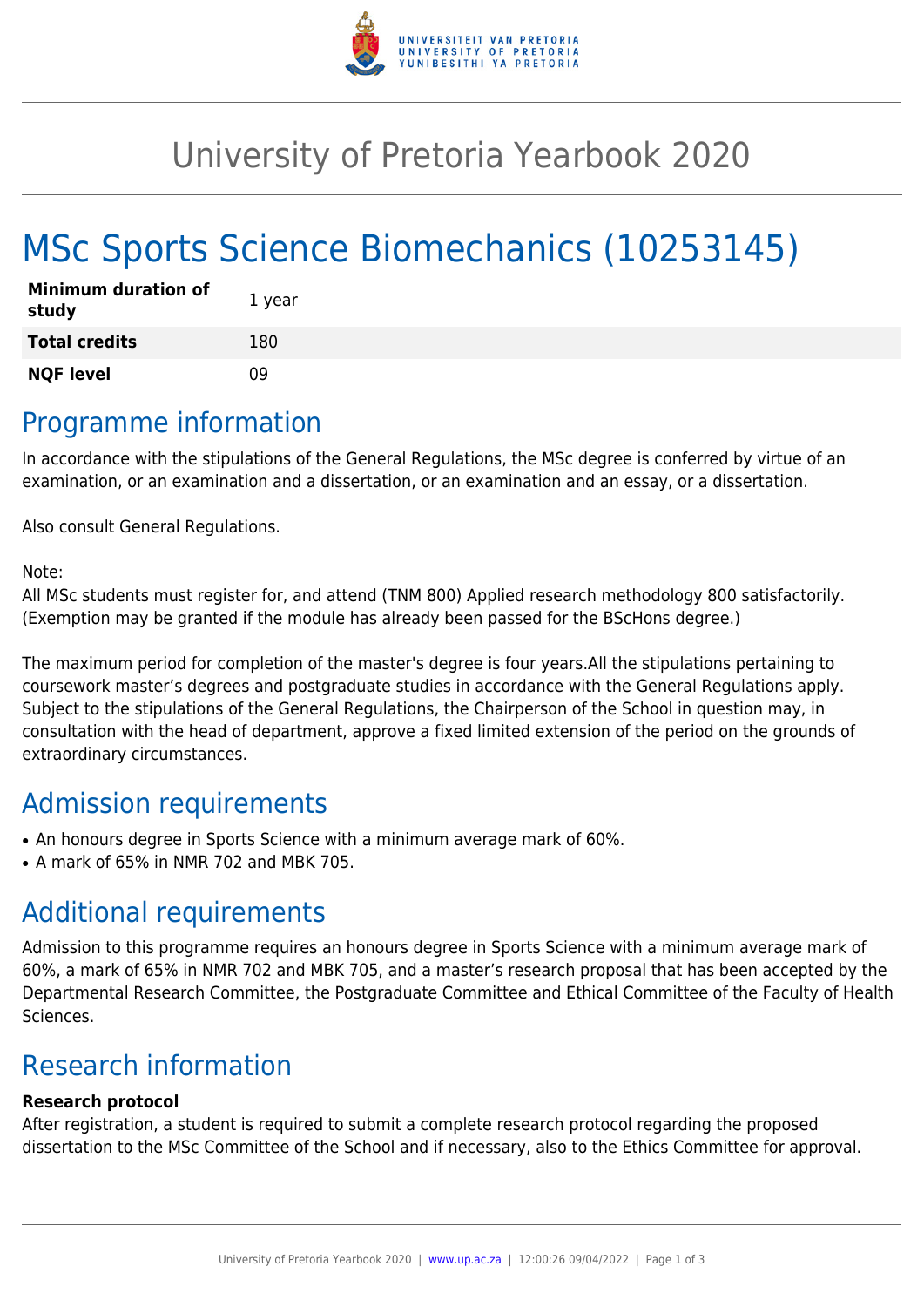

#### **Dissertation**

A dissertation must be submitted via Student Administration at least three months prior to the date of a particular graduation ceremony. A manual on the editing of dissertations is available on request from the relevant head of department.

### Pass with distinction

The MSc (Sports Science) Option: Biomechanics is conferred with distinction on a student who has obtained at least 75% in the dissertation.